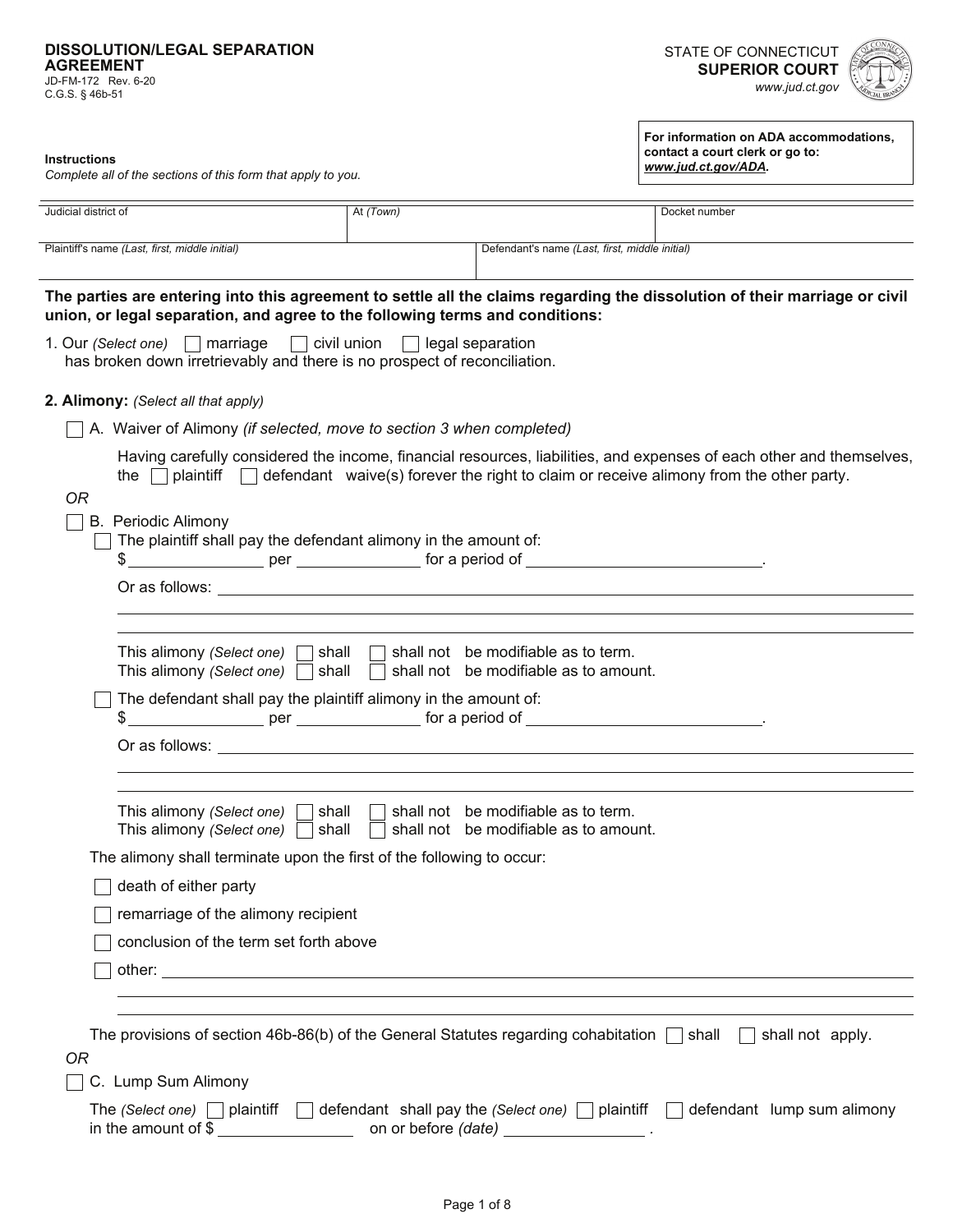| Plaintiff's name (Last, first, middle initial) | Defendant's name (Last, first, middle initial)                                                                                                                                                                                                                                                | Docket number                                                                                                                                                                                                                                     |
|------------------------------------------------|-----------------------------------------------------------------------------------------------------------------------------------------------------------------------------------------------------------------------------------------------------------------------------------------------|---------------------------------------------------------------------------------------------------------------------------------------------------------------------------------------------------------------------------------------------------|
| 3. Real Estate: (Select all that apply)        |                                                                                                                                                                                                                                                                                               |                                                                                                                                                                                                                                                   |
| <b>OR</b>                                      | The parties do not own any real estate together or separately (if selected, move to section 4 when completed)                                                                                                                                                                                 |                                                                                                                                                                                                                                                   |
| Real Estate Property #1 (address):             | and the control of the control of the control of the control of the control of the control of                                                                                                                                                                                                 |                                                                                                                                                                                                                                                   |
|                                                | Property held solely in one party's name and to be retained by that party:                                                                                                                                                                                                                    |                                                                                                                                                                                                                                                   |
|                                                |                                                                                                                                                                                                                                                                                               | The (Select one) $\Box$ plaintiff $\Box$ defendant shall retain sole ownership of Property #1 and shall hold harmless and<br>indemnify the other party from all expenses, costs, mortgages, taxes, notes, and liens associated with the property. |
| Transfer of property by quit claim deed        |                                                                                                                                                                                                                                                                                               |                                                                                                                                                                                                                                                   |
| $(Select one)$ plaintiff $\Box$                | The (Select one) $\Box$ plaintiff $\Box$ defendant shall transfer all right title, and interest in and to Property #1 to the:<br>(Select one) plaintiff defendant by (date) From and after the date of transfer the<br>costs, mortgages, taxes, notes and liens associated with the property. | defendant shall assume, hold harmless and indemnify the other party from all expenses,                                                                                                                                                            |
|                                                |                                                                                                                                                                                                                                                                                               |                                                                                                                                                                                                                                                   |
|                                                |                                                                                                                                                                                                                                                                                               |                                                                                                                                                                                                                                                   |
| Refinance of Mortgage(s) Secured by Property   |                                                                                                                                                                                                                                                                                               |                                                                                                                                                                                                                                                   |
|                                                | The (Select one) $\Box$ plaintiff $\Box$ defendant shall refinance the mortgage on Property #1 listed above so as to<br>remove the other party's name from the mortgage by no later than (date) ___________________.                                                                          |                                                                                                                                                                                                                                                   |
|                                                |                                                                                                                                                                                                                                                                                               |                                                                                                                                                                                                                                                   |
|                                                |                                                                                                                                                                                                                                                                                               |                                                                                                                                                                                                                                                   |
| Sale of Property                               | The parties agree to place Property #1 on the market for sale by (date) ______________.                                                                                                                                                                                                       |                                                                                                                                                                                                                                                   |
|                                                | price shall be reduced in accordance with the recommendation of the listing agent.                                                                                                                                                                                                            | The parties shall list the property for sale at its fair market value with an MLS real estate agent familiar with real<br>property values in the area where the property is located. If the home is not sold within 45 days of the listing, the   |
| Other method: __                               |                                                                                                                                                                                                                                                                                               |                                                                                                                                                                                                                                                   |
|                                                |                                                                                                                                                                                                                                                                                               | Upon sale of the property, any proceeds that remain after the payment of all mortgages, liens, taxes, customary and<br>reasonable closing costs, shall be divided between the parties as follows: Plaintiff 6000 % Defendant 6000 %               |
|                                                | Upon the sale of the property, any deficiency, after the payment of all mortgages, liens, taxes, customary and                                                                                                                                                                                | reasonable closing costs, shall be divided between the parties as follows: Plaintiff ______ % Defendant ______ %                                                                                                                                  |
|                                                |                                                                                                                                                                                                                                                                                               | If the property is foreclosed, the above percentages shall also apply to any net proceeds or deficiency, as applicable.                                                                                                                           |
|                                                | The (Select one) $\Box$ plaintiff $\Box$ defendant shall pay the following expenses of Property #1 pending the sale:                                                                                                                                                                          |                                                                                                                                                                                                                                                   |
|                                                |                                                                                                                                                                                                                                                                                               |                                                                                                                                                                                                                                                   |
|                                                |                                                                                                                                                                                                                                                                                               |                                                                                                                                                                                                                                                   |
|                                                | The court shall retain jurisdiction over the sale of Property #1.                                                                                                                                                                                                                             |                                                                                                                                                                                                                                                   |
|                                                |                                                                                                                                                                                                                                                                                               |                                                                                                                                                                                                                                                   |
|                                                |                                                                                                                                                                                                                                                                                               |                                                                                                                                                                                                                                                   |
|                                                |                                                                                                                                                                                                                                                                                               |                                                                                                                                                                                                                                                   |
|                                                | Property held solely in one party's name and to be retained by that party:                                                                                                                                                                                                                    |                                                                                                                                                                                                                                                   |
|                                                |                                                                                                                                                                                                                                                                                               | The (Select one) $\Box$ plaintiff $\Box$ defendant shall retain sole ownership of Property #2 and shall hold harmless and                                                                                                                         |

indemnify the other party from all expenses, costs, mortgages, taxes, notes, and liens associated with the property.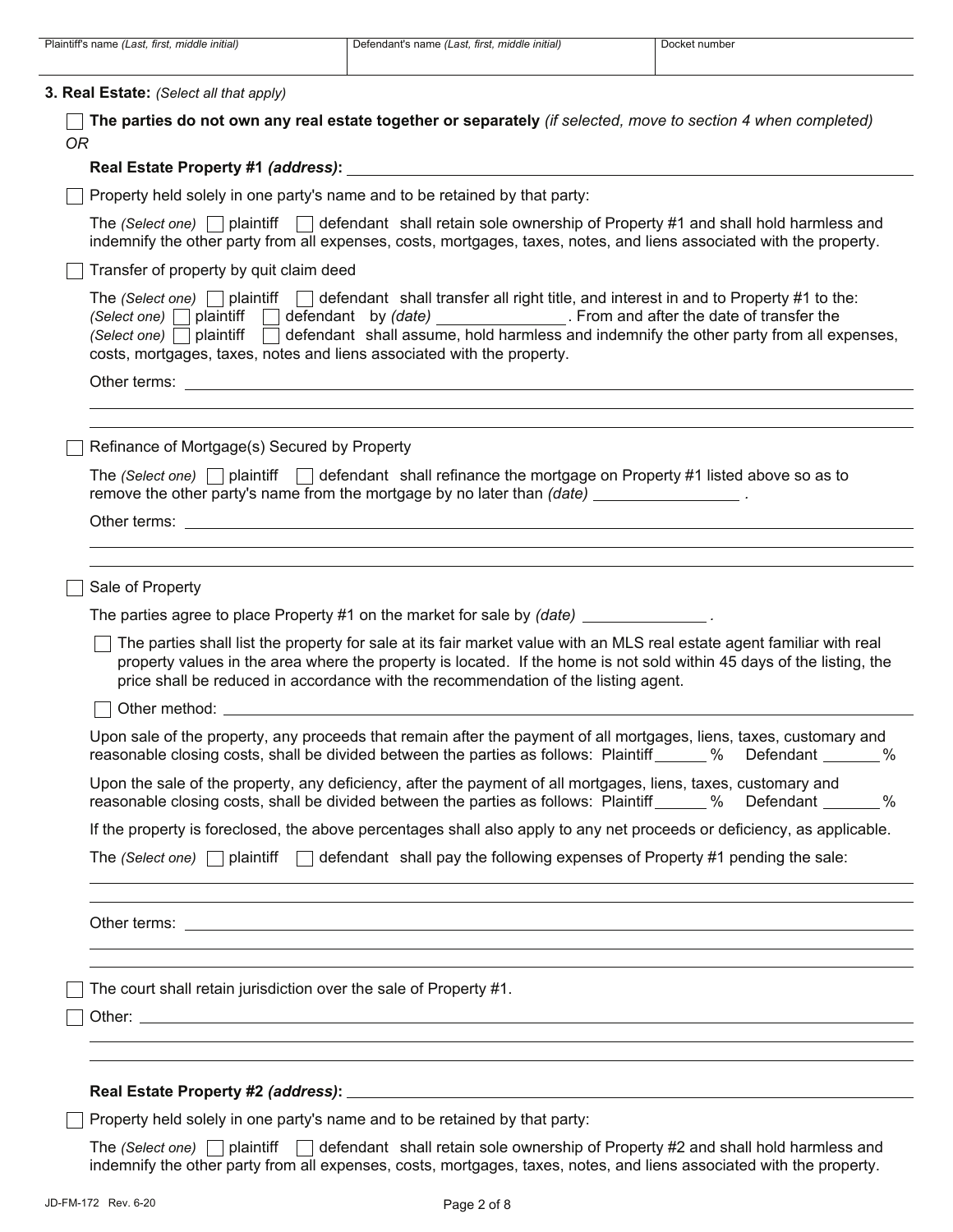| Plaintiff's name (Last, first, middle initial)     | Defendant's name (Last, first, middle initial)                                                                                                                                                                                                                                                                                                                                                                                               | Docket number |
|----------------------------------------------------|----------------------------------------------------------------------------------------------------------------------------------------------------------------------------------------------------------------------------------------------------------------------------------------------------------------------------------------------------------------------------------------------------------------------------------------------|---------------|
| 3. Real Estate: (Continued)                        |                                                                                                                                                                                                                                                                                                                                                                                                                                              |               |
| Transfer of property by quit claim deed            |                                                                                                                                                                                                                                                                                                                                                                                                                                              |               |
|                                                    | The (Select one) $\Box$ plaintiff $\Box$ defendant shall transfer all right title, and interest in and to Property #2 to the:<br>(Select one) plaintiff defendant by (date) ______________. From and after the date of transfer the<br>(Select one) $\Box$ plaintiff $\Box$ defendant shall assume, hold harmless and indemnify the other party from all expenses,<br>costs, mortgages, taxes, notes and liens associated with the property. |               |
|                                                    | Other terms: <u>experience</u> and the second second second second second second second second second second second second second second second second second second second second second second second second second second second                                                                                                                                                                                                          |               |
| Refinance of Mortgage(s) Secured by Property       |                                                                                                                                                                                                                                                                                                                                                                                                                                              |               |
|                                                    | The (Select one) $\Box$ plaintiff $\Box$ defendant shall refinance the mortgage on Property #2 listed above so as to<br>remove the other party's name from the mortgage by no later than (date) __________________.                                                                                                                                                                                                                          |               |
|                                                    | Other terms: Letter and the contract of the contract of the contract of the contract of the contract of the contract of the contract of the contract of the contract of the contract of the contract of the contract of the co                                                                                                                                                                                                               |               |
| Sale of Property                                   |                                                                                                                                                                                                                                                                                                                                                                                                                                              |               |
|                                                    | The parties agree to place Property #2 on the market for sale by $(date)$ ______________.                                                                                                                                                                                                                                                                                                                                                    |               |
|                                                    | The parties shall list the property for sale at its fair market value with an MLS real estate agent familiar with real<br>property values in the area where the property is located. If the home is not sold within 45 days of the listing, the<br>price shall be reduced in accordance with the recommendation of the listing agent.                                                                                                        |               |
|                                                    |                                                                                                                                                                                                                                                                                                                                                                                                                                              |               |
|                                                    | Upon sale of the property, any proceeds that remain after the payment of all mortgages, liens, taxes, customary and<br>reasonable closing costs, shall be divided between the parties as follows: Plaintiff ______ % Defendant ______ %                                                                                                                                                                                                      |               |
|                                                    | Upon the sale of the property, any deficiency, after the payment of all mortgages, liens, taxes, customary and<br>reasonable closing costs, shall be divided between the parties as follows: Plaintiff ______ % Defendant ______ %                                                                                                                                                                                                           |               |
|                                                    | If the property is foreclosed, the above percentages shall also apply to any net proceeds or deficiency, as applicable.                                                                                                                                                                                                                                                                                                                      |               |
| The (Select one) $\Box$ plaintiff<br>$\mathcal{A}$ | defendant shall pay the following expenses of Property #2 pending the sale:                                                                                                                                                                                                                                                                                                                                                                  |               |
|                                                    |                                                                                                                                                                                                                                                                                                                                                                                                                                              |               |
|                                                    | The court shall retain jurisdiction over the sale of Property #2.                                                                                                                                                                                                                                                                                                                                                                            |               |
|                                                    |                                                                                                                                                                                                                                                                                                                                                                                                                                              |               |
| 4. Motor Vehicles: (Select all that apply)         |                                                                                                                                                                                                                                                                                                                                                                                                                                              |               |
|                                                    | The parties do not own any motor vehicles together or separately (if selected, move to section 5 when completed)                                                                                                                                                                                                                                                                                                                             |               |
|                                                    | The (Select one) $\Box$ plaintiff $\Box$ defendant is awarded the vehicle (year, make, model) $\Box$<br>free and clear of any claim by the other party, and shall be responsible for all expenses as to this vehicle, including,<br>but not limited to, car payments, maintenance, registration, insurance, and taxes.                                                                                                                       |               |
|                                                    | The (Select one) $\Box$ plaintiff $\Box$ defendant is awarded the vehicle (year, make, model) $\Box$<br>free and clear of any claim by the other party, and shall be responsible for all expenses as to this vehicle, including,<br>but not limited to, car payments, maintenance, registration, insurance, and taxes.                                                                                                                       |               |
|                                                    |                                                                                                                                                                                                                                                                                                                                                                                                                                              |               |
|                                                    |                                                                                                                                                                                                                                                                                                                                                                                                                                              |               |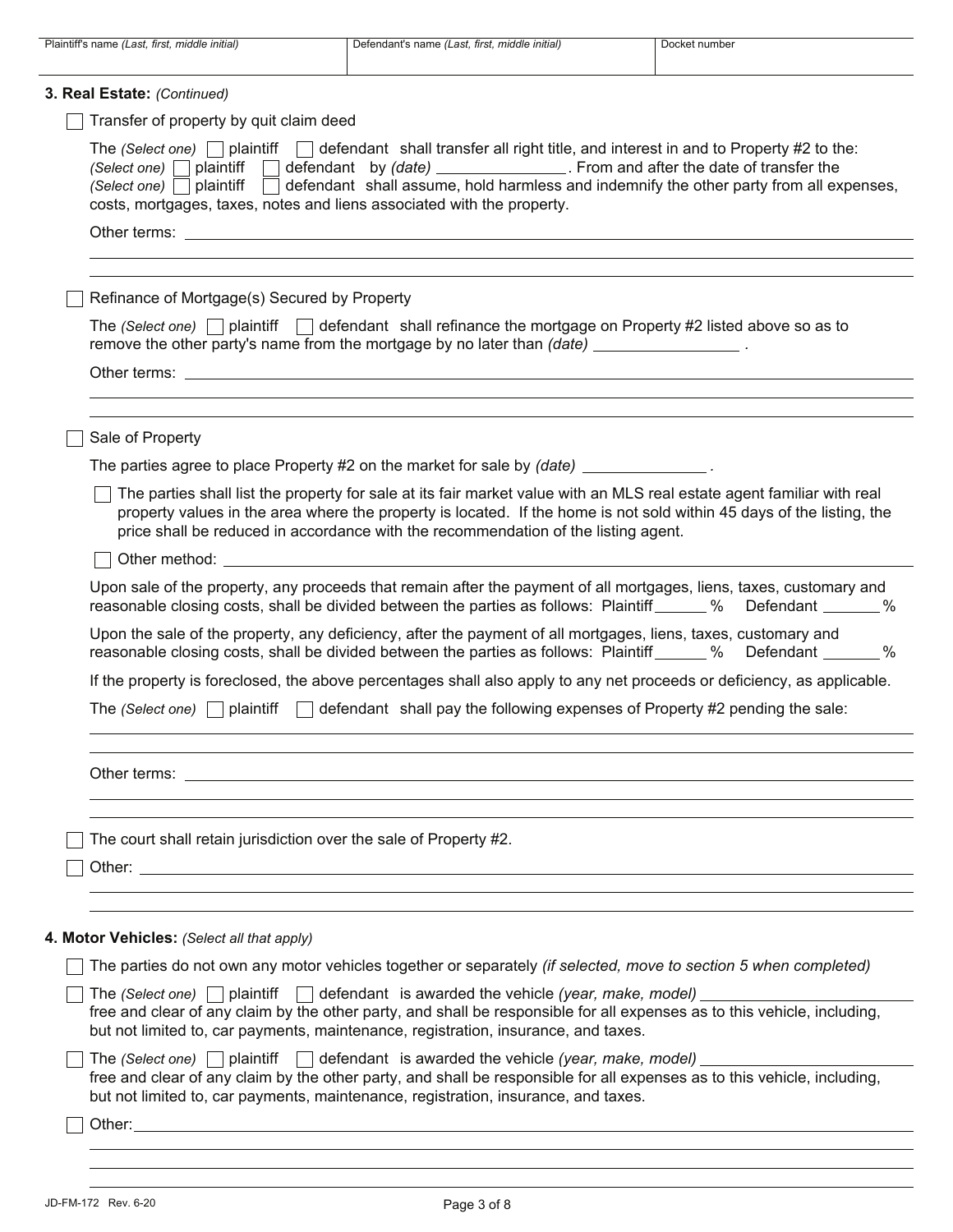# **5. Bank Accounts:** *(Select all that apply) - Do NOT Include Account Numbers*

A. The parties do not own any bank accounts together or separately *(if selected, move to section 6 when completed)*

 $\Box$  B. The bank accounts that are held solely in one party's name, as set forth on the financial affidavits submitted unless divided under Paragraph 5C below. simultaneously with this agreement, shall be retained by that party free and clear of any claim by the other party

 $\Box$  C. The parties agree to the following terms relating to the bank accounts listed below:

| Name of Bank or              |                                                      | <b>Balance</b> |                | <b>Distribution of Account</b> |  |  |
|------------------------------|------------------------------------------------------|----------------|----------------|--------------------------------|--|--|
| <b>Financial Institution</b> | <b>Type of Bank Account (i.e. checking, savings)</b> |                | % to Plaintiff | % to Defendant                 |  |  |
|                              |                                                      |                |                |                                |  |  |
|                              |                                                      |                |                |                                |  |  |
|                              |                                                      |                |                |                                |  |  |
|                              |                                                      |                |                |                                |  |  |
|                              |                                                      |                |                |                                |  |  |
|                              |                                                      |                |                |                                |  |  |
|                              |                                                      |                |                |                                |  |  |
|                              |                                                      |                |                |                                |  |  |
|                              |                                                      |                |                |                                |  |  |
|                              |                                                      |                |                |                                |  |  |

The parties agree to divide/transfer the funds as set forth in section 5C by *(date) .*

OR

 $\Box$  The parties have already divided/transferred the funds per this agreement.

Other terms regarding bank accounts *(if any)*

**6. Stocks, Bonds, Mutual Funds, Securities, and Investment Accounts:** *(Select all that apply) - Do NOT Include Account Numbers*

 $\Box$  A. The parties do not own any stocks, bonds, mutual funds, securities, or investment accounts either solely, jointly, or with a third party. *(if selected, move to section 7 when completed)*

free and clear of any claim by the other party unless divided under Paragraph 6C below.  $\Box$  B. The parties' stocks, bonds, mutual funds, securities, or investment accounts that are held solely in one party's name, as set forth in the financial affidavits submitted simultaneously with this agreement, shall be retained by that party

 $\Box$  C. The parties agree to the following division of assets:

| Name of Stock, Bond, Mutual Fund, etc. | Value |                | Distribution of Funds, Shares, etc. |
|----------------------------------------|-------|----------------|-------------------------------------|
|                                        |       | % to Plaintiff | % to Defendant                      |
|                                        |       |                |                                     |
|                                        |       |                |                                     |
|                                        |       |                |                                     |
|                                        |       |                |                                     |
|                                        |       |                |                                     |
|                                        |       |                |                                     |
|                                        |       |                |                                     |
|                                        |       |                |                                     |
|                                        |       |                |                                     |
| $-1$<br>$\cdots$                       |       |                |                                     |

 $\vert\,\,\vert$  The parties agree to divide/transfer these assets by *(date)* \_

OR

 $\Box$  The parties have already divided/transferred these assets consistent with the terms of this agreement.

Other terms regarding these assets *(if any)*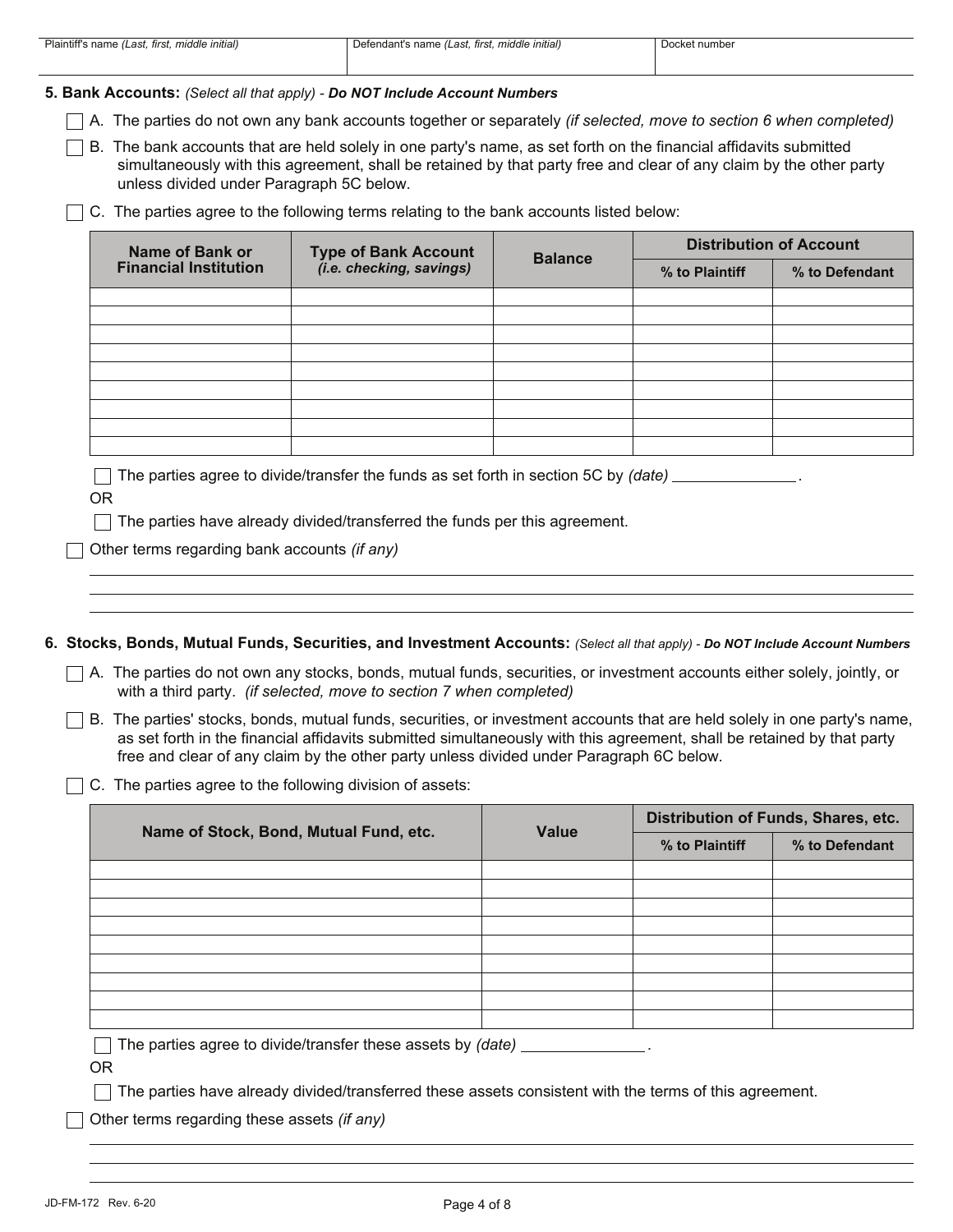**7. Pension, Profit Sharing, Deferred Compensation, or Retirement Funds:** *(Select all that apply) - Do NOT Include Account Numbers*

- $\Box$  A. The parties do not own any pension, profit sharing, deferred compensation, or retirement funds, either solely, jointly, or with a third party. *(if selected, move to section 8 when completed)*
- Paragraph 7C below, shall be retained by that party free and clear of any claim by the other party. name, as set forth on the financial affidavits submitted simultaneously with this agreement, unless divided under  $\Box$  B. The parties' pension, profit sharing, deferred compensation, or retirement funds that are held solely in one party's
- $\Box$  C. The parties agree to the division of their accounts as set forth below:

| Type of Pension, Profit Sharing, or<br>Retirement Fund | Value | Distribution of Funds, Shares, etc.<br>within the Various Accounts |                |  |
|--------------------------------------------------------|-------|--------------------------------------------------------------------|----------------|--|
|                                                        |       | % to Plaintiff                                                     | % to Defendant |  |
|                                                        |       |                                                                    |                |  |
|                                                        |       |                                                                    |                |  |
|                                                        |       |                                                                    |                |  |
|                                                        |       |                                                                    |                |  |
|                                                        |       |                                                                    |                |  |
|                                                        |       |                                                                    |                |  |
|                                                        |       |                                                                    |                |  |
|                                                        |       |                                                                    |                |  |
|                                                        |       |                                                                    |                |  |
|                                                        |       |                                                                    |                |  |
|                                                        |       |                                                                    |                |  |
|                                                        |       |                                                                    |                |  |
|                                                        |       |                                                                    |                |  |

 $\Box$  Any gains or losses on the investment between the date of dissolution and distribution shall be shared in proportion to each party's share of the whole.

# *Note: A Domestic Relations Order/Qualified Domestic Relations Order (DRO/QDRO) may be necessary in order for the division of the retirement plan to be completed. You must consult with the plan administrator.*

The parties shall be responsible for and cooperate with each other in securing a Domestic Relations Order/Qualified Domestic Relations Order to effectuate the transfer(s) or division(s) referenced in section 7C above.

Plaintiff \_\_\_\_\_\_\_ % Defendant \_\_\_\_\_\_\_ % The cost to prepare the Domestic Relations Order/Qualified Domestic Relations Order will be paid as follows:

Other terms regarding these assets *(if any)*:

#### **8. Life Insurance:** *(Select all that apply)*

| Neither party is required to secure or maintain life insurance for the benefit of the other.<br>(if selected, move to section 9 when completed) |                                                                              |
|-------------------------------------------------------------------------------------------------------------------------------------------------|------------------------------------------------------------------------------|
| The plaintiff will secure and/or maintain life insurance on his/her life in the amount of $\$$ _________<br>with (name of spouse)               |                                                                              |
| This Life Insurance (Select one)<br>shall<br>This Life Insurance (Select one)<br>shall                                                          | shall not be modifiable as to term.<br>shall not be modifiable as to amount. |
| The defendant will secure and/or maintain life insurance on his/her life in the amount of $\$$                                                  |                                                                              |
| This Life Insurance (Select one)<br>shall<br>This Life Insurance (Select one)<br>shall                                                          | shall not be modifiable as to term.<br>shall not be modifiable as to amount. |
| Other:                                                                                                                                          |                                                                              |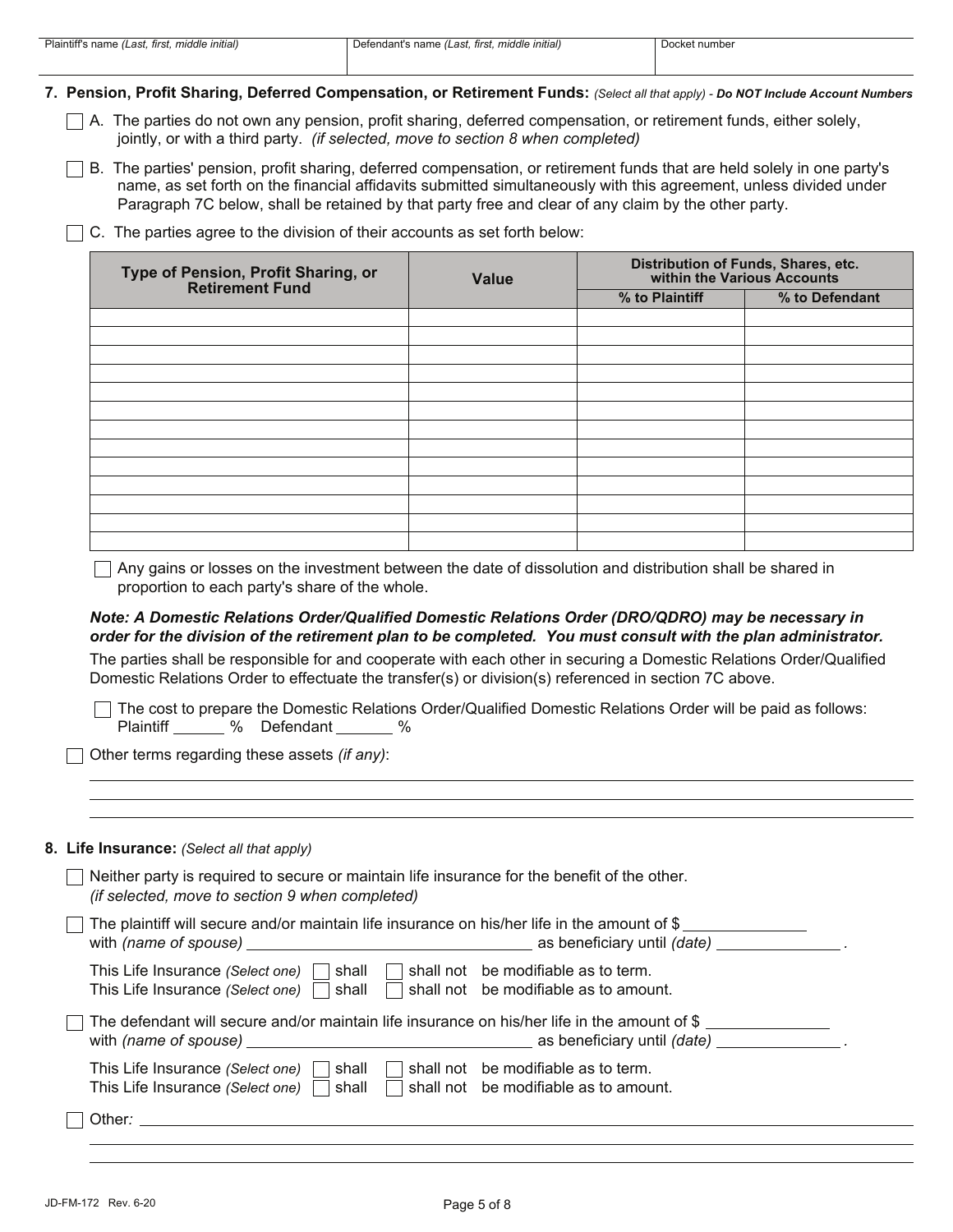| Plaintiff's name (Last, first, middle initial)   | Defendant's name (Last, first, middle initial)                                                            | Docket number |
|--------------------------------------------------|-----------------------------------------------------------------------------------------------------------|---------------|
| 9. Medical Insurance: (Select all that apply)    |                                                                                                           |               |
| (if selected, move to section 10 when completed) | Each party shall be responsible for their own medical insurance needs.                                    |               |
| and be responsible for the cost thereof.         | The plaintiff will secure and/or maintain medical insurance for the benefit of the defendant until (date) |               |
| and be responsible for the cost thereof.         | The defendant will secure and/or maintain medical insurance for the benefit of the plaintiff until (date) |               |
| Other:                                           |                                                                                                           |               |
|                                                  |                                                                                                           |               |

#### **10. Furniture, Household Goods, and Other Personal Property:** *(Select all that apply)*

with the division. *(if selected, move to section 11 when completed)*  $\Box$  The parties have already divided the furniture, household goods, and other personal property and are satisfied with

by *(date) .*  $\Box$  The parties agree to divide the furniture, household goods, and other personal property as set forth below

| <b>Identify Items</b> | <b>Plaintiff</b> | <b>Defendant</b> | <b>Identify Items</b> | <b>Plaintiff</b> | <b>Defendant</b> |
|-----------------------|------------------|------------------|-----------------------|------------------|------------------|
|                       |                  |                  |                       |                  |                  |
|                       |                  |                  |                       |                  |                  |
|                       |                  |                  |                       |                  |                  |
|                       |                  |                  |                       |                  |                  |
|                       |                  |                  |                       |                  |                  |
|                       |                  |                  |                       |                  |                  |
|                       |                  |                  |                       |                  |                  |
|                       |                  |                  |                       |                  |                  |
|                       |                  |                  |                       |                  |                  |
|                       |                  |                  |                       |                  |                  |

 $\Box$  The parties will attempt to reach an agreement upon the division between them of their furniture, household goods, and other personal possessions. If they are unable to reach an agreement within sixty (60) days after the date of judgment, then they agree to go to binding arbitration of the issue by a neutral arbitrator at their equal expense. The parties understand that they will be obligated to follow the decision of the arbitrator and will have no right to return to court on the issue of division of personal property except to enforce the use of the arbitration process or the award of the arbitrator.

Other: <u>Communication</u> Communication Communication Communication Communication Communication Communication Communication Communication Communication Communication Communication Communication Communication Communication Com

## **11. Miscellaneous Assets:** *(Select all that apply) - Do NOT Include Account Numbers*

The parties do not have any assets in this category. *(if selected, move to section 12 when completed)*

The parties agree to divide their miscellaneous assets as set forth below by *(date)* \_\_\_\_\_\_\_\_\_\_\_\_\_\_\_.

| <b>Identify Asset</b> | <b>Plaintiff</b> | <b>Defendant</b> | <b>Identify Asset</b> | <b>Plaintiff</b> | <b>Defendant</b> |
|-----------------------|------------------|------------------|-----------------------|------------------|------------------|
|                       |                  |                  |                       |                  |                  |
|                       |                  |                  |                       |                  |                  |
|                       |                  |                  |                       |                  |                  |
|                       |                  |                  |                       |                  |                  |
|                       |                  |                  |                       |                  |                  |
|                       |                  |                  |                       |                  |                  |
|                       |                  |                  |                       |                  |                  |
|                       |                  |                  |                       |                  |                  |

Other: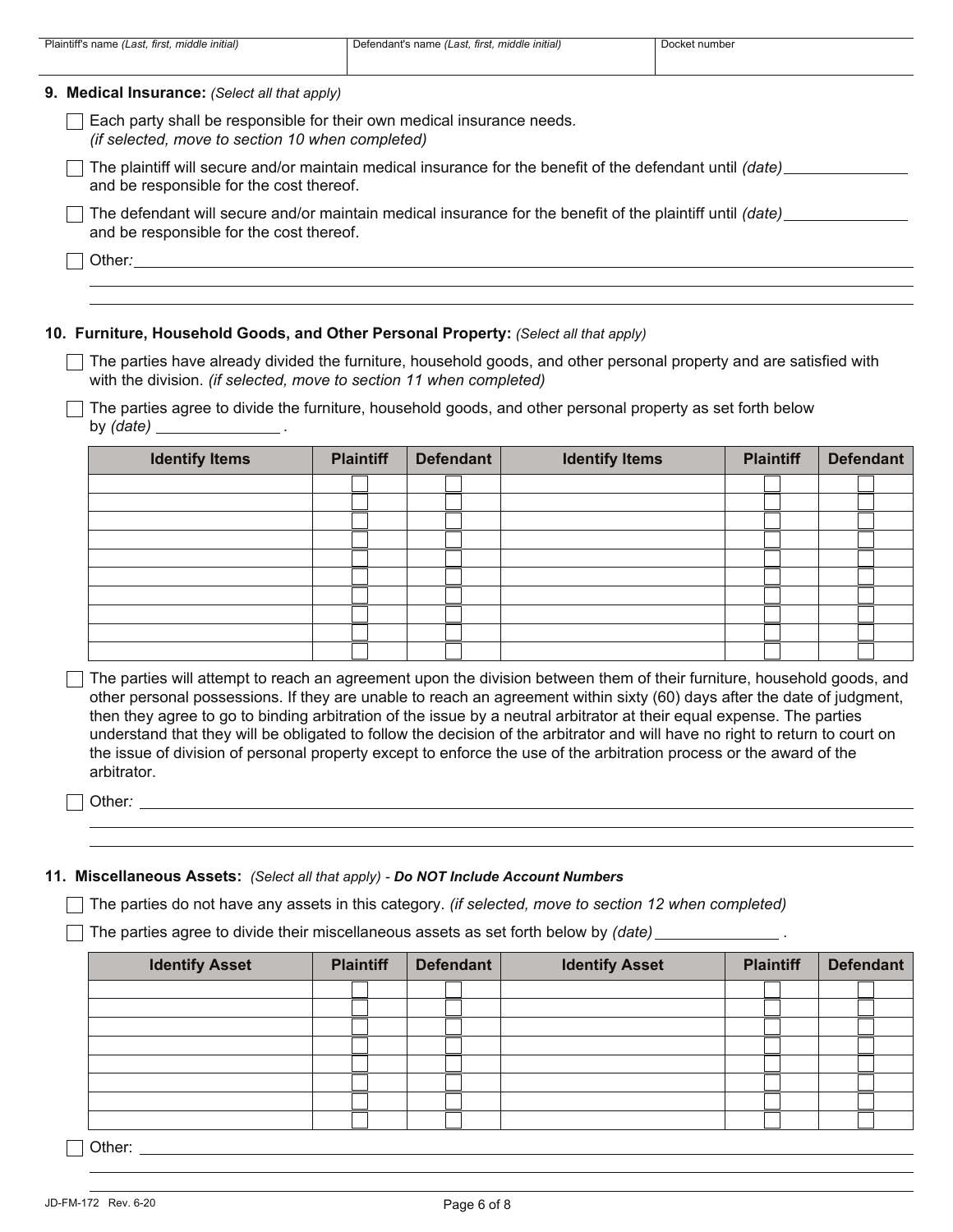**12. Debts - Credit Card, Consumer, Taxes, Health Care, Other:** *(Select all that apply) - Do NOT Include Account Numbers*

The parties do not have any debt. *(if selected, move to section 12 when completed)* 

(including debts listed on their financial affidavit) and to indemnify and hold the other party harmless thereon.  $\Box$  The parties have separately held debts. Each party agrees to assume full responsibility for all of their own debts

 $\Box$  The parties agree to the following terms relating to joint debts and the party responsible for the debt, or portion thereof, will indemnify and hold the other party harmless thereon:

| <b>Name of Creditor</b>         | Date of<br><b>Balance</b> | <b>Balance</b> | <b>Responsibility for<br/>Future Payments</b> |             |
|---------------------------------|---------------------------|----------------|-----------------------------------------------|-------------|
|                                 |                           |                | % Plaintiff                                   | % Defendant |
|                                 |                           |                |                                               |             |
|                                 |                           |                |                                               |             |
|                                 |                           |                |                                               |             |
|                                 |                           |                |                                               |             |
|                                 |                           |                |                                               |             |
|                                 |                           |                |                                               |             |
|                                 |                           |                |                                               |             |
|                                 |                           |                |                                               |             |
|                                 |                           |                |                                               |             |
|                                 |                           |                |                                               |             |
|                                 |                           |                |                                               |             |
|                                 |                           |                |                                               |             |
|                                 |                           |                |                                               |             |
|                                 |                           |                |                                               |             |
|                                 |                           |                |                                               |             |
|                                 |                           |                |                                               |             |
|                                 |                           |                |                                               |             |
|                                 |                           |                |                                               |             |
|                                 |                           |                |                                               |             |
|                                 |                           |                |                                               |             |
|                                 |                           |                |                                               |             |
|                                 |                           |                |                                               |             |
|                                 |                           |                |                                               |             |
|                                 |                           |                |                                               |             |
|                                 |                           |                |                                               |             |
|                                 |                           |                |                                               |             |
|                                 |                           |                |                                               |             |
|                                 |                           |                |                                               |             |
|                                 |                           |                |                                               |             |
|                                 |                           |                |                                               |             |
|                                 |                           |                |                                               |             |
|                                 |                           |                |                                               |             |
|                                 |                           |                |                                               |             |
|                                 |                           |                |                                               |             |
|                                 |                           |                |                                               |             |
|                                 |                           |                |                                               |             |
| 13. Additional Agreement Terms: |                           |                |                                               |             |
|                                 |                           |                |                                               |             |
|                                 |                           |                |                                               |             |
|                                 |                           |                |                                               |             |
|                                 |                           |                |                                               |             |

## **14. Change of Name:**

| $\Box$ The Plaintiff's name is restored to $\Box$ birth name $\Box$ former name of: |  |
|-------------------------------------------------------------------------------------|--|
| $\Box$ The Defendant's name is restored to $\Box$ birth name $\Box$ former name of: |  |

# *IF YOU HAVE NO CHILDREN UNDER THE AGE OF 23 YEARS, SKIP SECTION 15 AND GO TO THE END.*